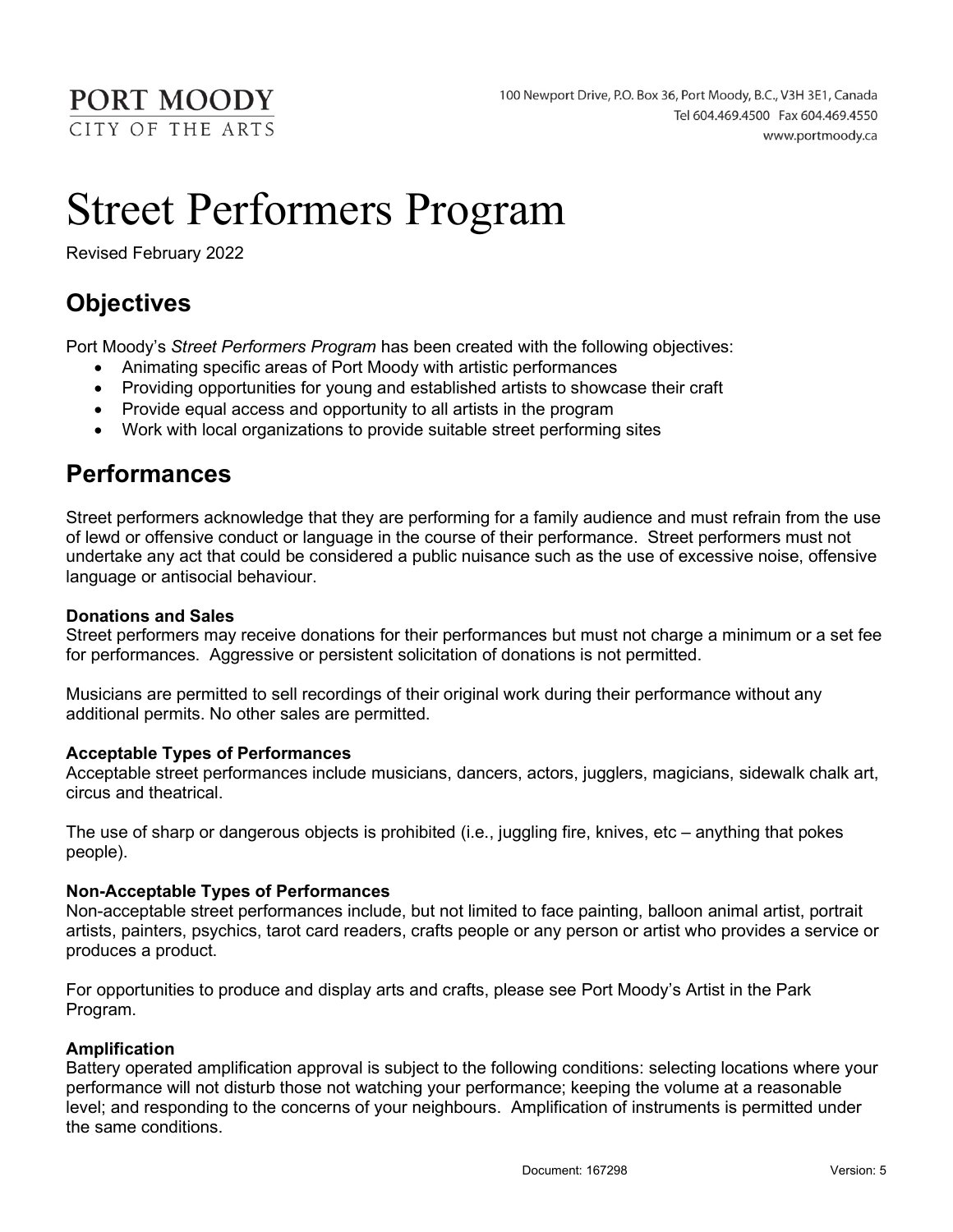# **Permits**

All street performers will require a permit to perform in Port Moody. A group of performers may apply for a single group permit so long as all group members are listed on the permit. Any individuals under a group permit who wish to perform independently must also apply for an individual permit.

Street performers under the age of 18 years must be present when applying and must also have a parent or guardian present, and that parent or guardian must co-sign the application form. In addition, street performers under the age of 16 years of age must have a responsible adult accompanying them at all times while performing.

Administration and revocation of permits is at the sole discretion of the City of Port Moody.

Street performers holding a valid Street Performer's permit will not require a business license for street performances.

#### Permit Period

All Street Performing permits issued will be valid until the end of the calendar year in which they are issued. A new permit is required each year.

#### How to Apply for a Permit

Complete the Street Performers Application form available from the Port Moody website – www.portmoody.ca/performers. To complete the permit application process, you will need:

- A link to YouTube or website that includes a sample of your performance
- A permit fee of \$30 (cash or cheque cheque made out to the City of Port Moody)

#### What Happens After I Submit an Application?

After you submit your complete application, it will be reviewed by a subcommittee of the City's Arts and Culture Committee. You will be notified by email if your application has been accepted. If accepted, you may choose to have your permit mailed to you or you may pick it up directly at Port Moody City Hall. The permit application process can take up to three weeks.

### Location and Times

Performance spots and times are not reserved. If you arrive at a location and someone is already performing there, please find another location and/or return at a later time. You must ensure that doorways, window displays, sidewalks/walkways or pedestrians are not blocked by you or your audience, at all times.

#### Locations and Performance Duration

The following is a list of permitted street performing locations in Port Moody along with maximum performance duration:

- Port Moody parks (2 hours)
- Port Moody Civic Complex exterior (1 Hour)
- Queen Street Plaza (2 hours)